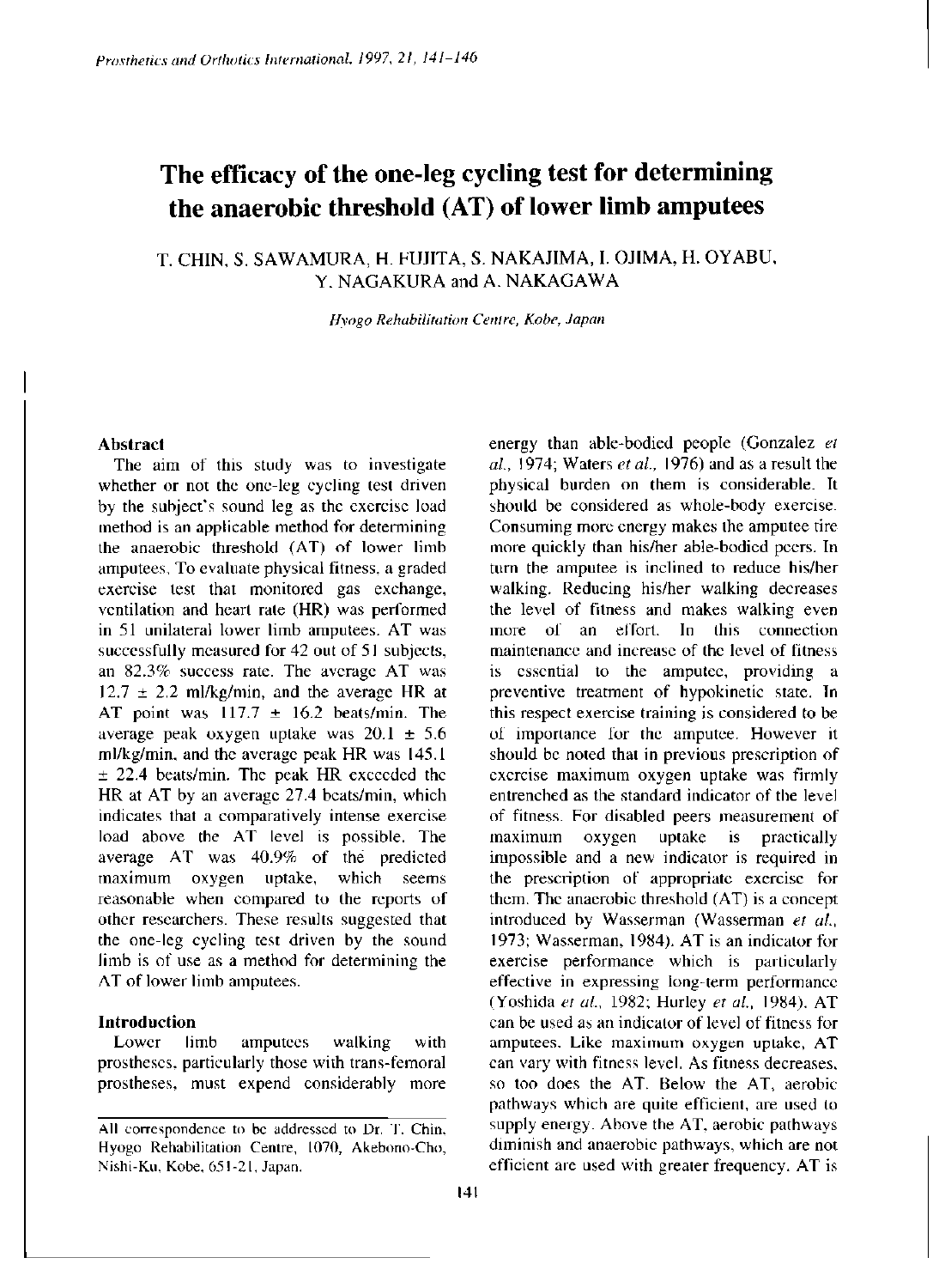a value reached by exercise load test and is measurable at relatively low load levels. However, it is of course difficult to evaluate the AT of amputees who have not yet been fitted with prostheses and the treadmill test and other incremental exercise tests which have been used in the past can be difficult for some amputees even if they are able to walk with a prosthesis. Therefore the authors used the one-leg cycling test driven by the subject's sound leg as the exercise load method to examine whether or not it is an applicable method for determining the AT of lower limb amputees. The conclusions are reported here.

## **Subjects**

The subjects were 53 unilateral lower limb amputees, comprising 5 hip disarticulation amputees (2 male, 3 female) aged between 13 and 52 with an average age of 40.0 years, 37 trans-femoral amputees (28 male, 9 female) aged between 19 and 78 with an average age of 51.8 years and 11 trans-tibial amputees (10 male, 1 female) aged between 17 and 67 with an average age of 35.6 years. Of these, 5 were unable to walk with a prosthesis and a further 6 needed double crutches when doing so. These 11 were all trans-femoral amputees. The other 42 were able to walk without support or with one cane. The physical characteristics of the subjects are shown in Table 1.

#### **Method**

In this research a cycle ergometer was used (Lode Angio WLP-300ST, Holland) which can be used from a supine position. Informed written consent was obtained before entry into the study. The tests were conducted with the subjects seated with their upper bodies reclining at an angle of approximately  $45^{\circ}$  (Fig. 1). An incremental exercise test was begun with three

minutes of unloaded pedaling with the test subjects directed to turn the pedals 60 times per minute. The exercise intensity was increased by 10 watts per minute with the increase completed at the end of each section. The exercise was at the subjects' self-assessed maximum load. The subject is driving the ergometer with his sound leg. During exercise the respiratory gas was monitored with a respiromonitor (Minato RM-300 system, Osaka, Japan) and the AT point measured. At the same time the electrocardiograph (ECG) and heart rate (HR) were monitored during exercise by Stress Test system (ML-5000, Fukuda Denshi, Tokyo, Japan) and cuff blood pressure was determined every minute with autoelectro-cardiometer (Colin STPB-780, Japan). AT was determined using the following criteria (Wasserman *et al.,*  1973) : a systematic increase in the ventilatory equivalent for  $O_2$  ( $V_F/V_{O_2}$  without an increase in the ventilatory equivalent for  $CO<sub>2</sub>$  ( $\overrightarrow{V}_{E}/\overrightarrow{V}_{CO_2}$ ).

To confirm the reproducibility of AT values the one-leg cycling test was run twice on 10 of 42 subjects at an interval of several days, and the correlation between the two results was calculated. The predicted maximum oxygen uptake was calculated using the formula of Hassen *et al.* (1984) and the predicted maximum HR was calculated as (220 -age).

The data from the "self-assessed" maximum load was reported. The Pearson Product-Moment correlation technique was used in all correlation analysis. Differences were considered significant at  $P < 0.05$ . All values reported are means  $\pm$  SE.

#### **Results**

# *AT and peak oxygen uptake values during exercise*

Two test subjects showed severe arrhythmia on the ECG before the test and did not

| <b>Measures</b> | Trans-femoral<br>$(n = 37)$ | Trans-tibial<br>$(n = 11)$ | Hip-disarticulation<br>$(n=5)$ |
|-----------------|-----------------------------|----------------------------|--------------------------------|
| Age (year)      | $51.8 \pm 18.9$             | $35.6 \pm 17.0$            | $40.0 \pm 16.5$                |
| Height (cm)     | $162.7 \pm 8.5$             | $169.4 \pm 5.9$            | $158.5 \pm 11.1$               |
| Weight (kg)     | $54.5 \pm 9.7$              | $60.9 \pm 8.5$             | $57.0 \pm 9.9$                 |

Table 1**.** The physical characteristics of the subjects

Values are means  $\pm$  SE.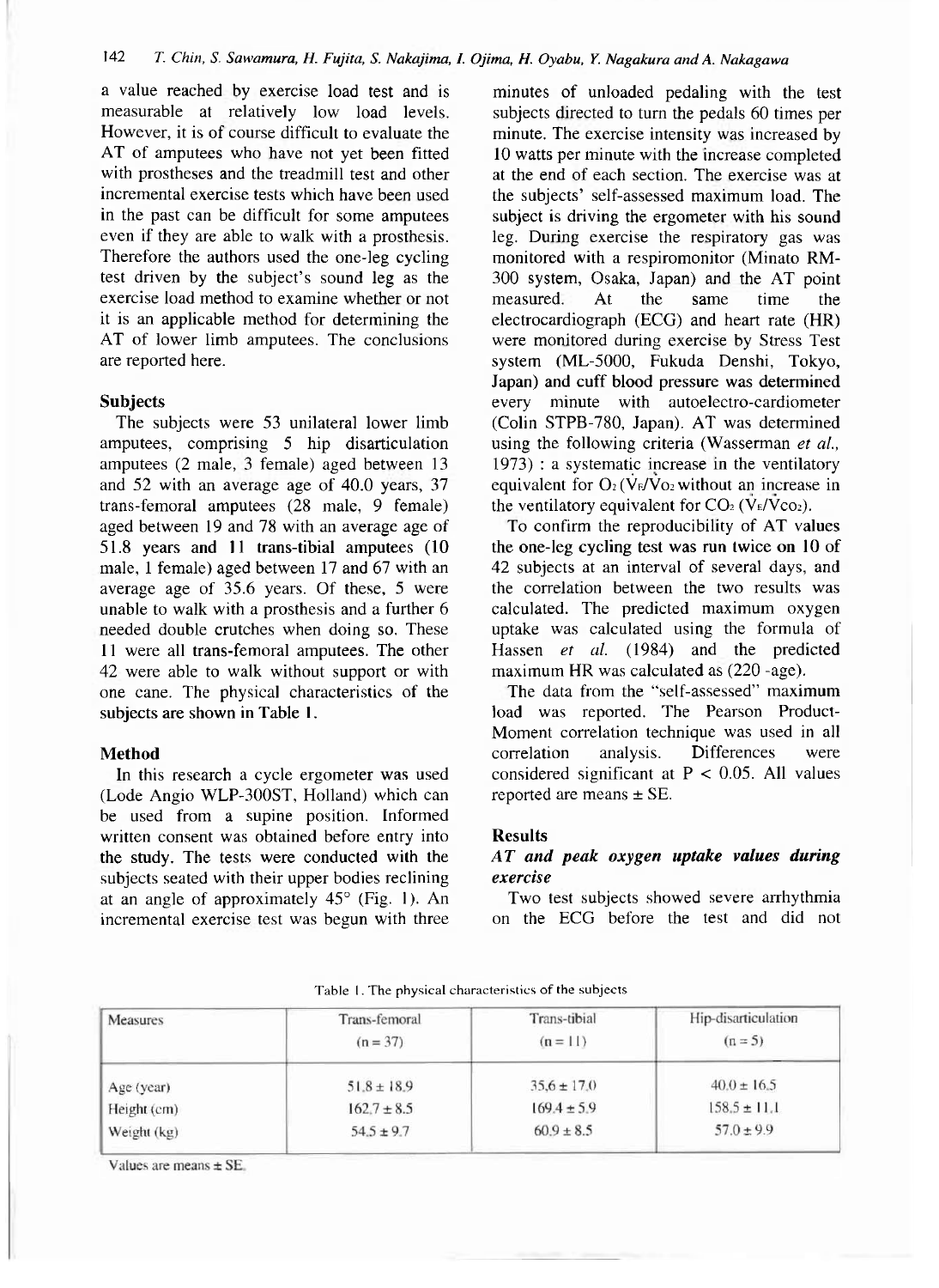

**Fig. 1. One-leg cycling test The subject is driving the ergometer with his sound leg. Under comprehensive heart monitoring, oxygen uptake and other factors are measured and their values are continuously displayed on the screen of a personal computer.** 

undertake the test. AT was successfully measured for 42 out of 51 subjects, an 82.3% success rate.

The remaining 9 subjects who could not be tested were all extremely weak in the muscles of their lower limbs and their tests were unavoidably suspended before completion. Among the other subjects there was no cause to suspend tests for extreme exhaustion, chest symptoms, abnormal cardiogram output or any other reason.

Among the 42 who yielded an AT value the average peak oxygen uptake was 1159.4 ± 330.2 ml/min, which corresponds to a rate per unit body weight of  $20.1 \pm 5.6$  ml/kg/min. The average peak heart rate was 145.1 ± 22.4 beats/min. The average AT was  $743.9 \pm 143.7$ ml/min which corresponds to a rate per unit body weight of  $12.7 \pm 2.2$  ml/kg/min. The average heart rate on reaching AT was  $117.7 \pm$ 16.2 beats/min. The average values of predicted maximum oxygen uptake and predicted maximum heart rate were 1818.2 ± 477.7 ml/min and  $177.6 \pm 18.3$  beats/min respectively.

# *The relationships between AT and the predicted maximum oxygen uptake and the peak oxygen uptake under exercise load*

Among the 42 subjects who yielded an AT value the correlation coefficient for the relationship between AT and predicted maximum oxygen uptake was 0.66, indicating a significant correlation between the two (p<0.001) (Fig. 2). The correlation coeficient for the relationship between AT and peak oxygen uptake was 0.82, indicating a significant correlation between the two  $(p<0.001)$  (Fig. 3)

## *The reproducibility of AT found using the oneleg cycling test*

The correlation coefficient between the first and second AT values found using the one-leg cycling test was 0.962, indicating a significant correlation between the two  $(p<0.001)$  (Fig. 4).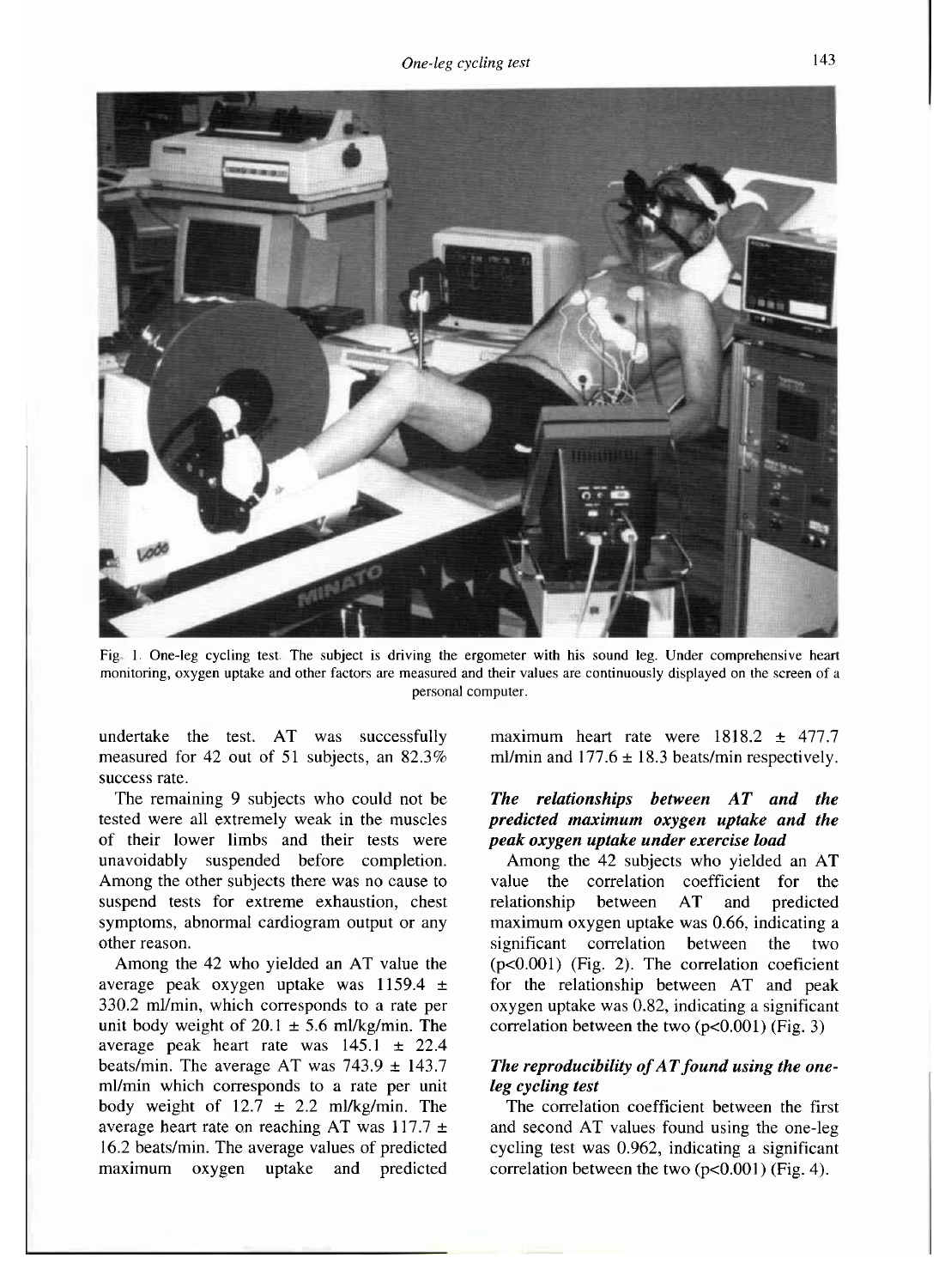

 $AT$  ( $ml/min$ )

**Fig. 2. The relationship between AT and the predicted maximum oxygen uptake. Among the 42 subjects for whom AT**  was determined a significant correlation was observed between the two factors ( $r = 0.66$ ,  $P < 0.001$ ).

## **Discussion**

The purpose of the study was to demonstrate that one-leg cycling test could be used to determine AT. AT as suggested by Wasserman *et al.* yields information as to each individual's measure of fitness (Wasserman *et al.,* 1973; Wasserman, 1984) and it also has applications in exercise training as an indicator in related fields such as myocardial infarction, diabetes and obesity. It is now being adopted in clinical situations. Regrettably it has not been widely used in the field of rehabilitation of lower limb amputees suffering from numerous complications. This is because the equipment for analyzing respiratory gases is uncommon and the measurement methods are cumbersome, and also because exercise load testing of lower limb amputees by normal methods is difficult.

The authors have now taken the one-leg cycling test, using the sound limbs, as the



 $AT(ml/min)$ 

**Fig. 3. The relationship between AT and peak oxygen uptake under exercise load. Among the 42 subjects for whom AT**  was determined a significant correlation was observed between the two factors  $(r = 0.82, P < 0.001)$ .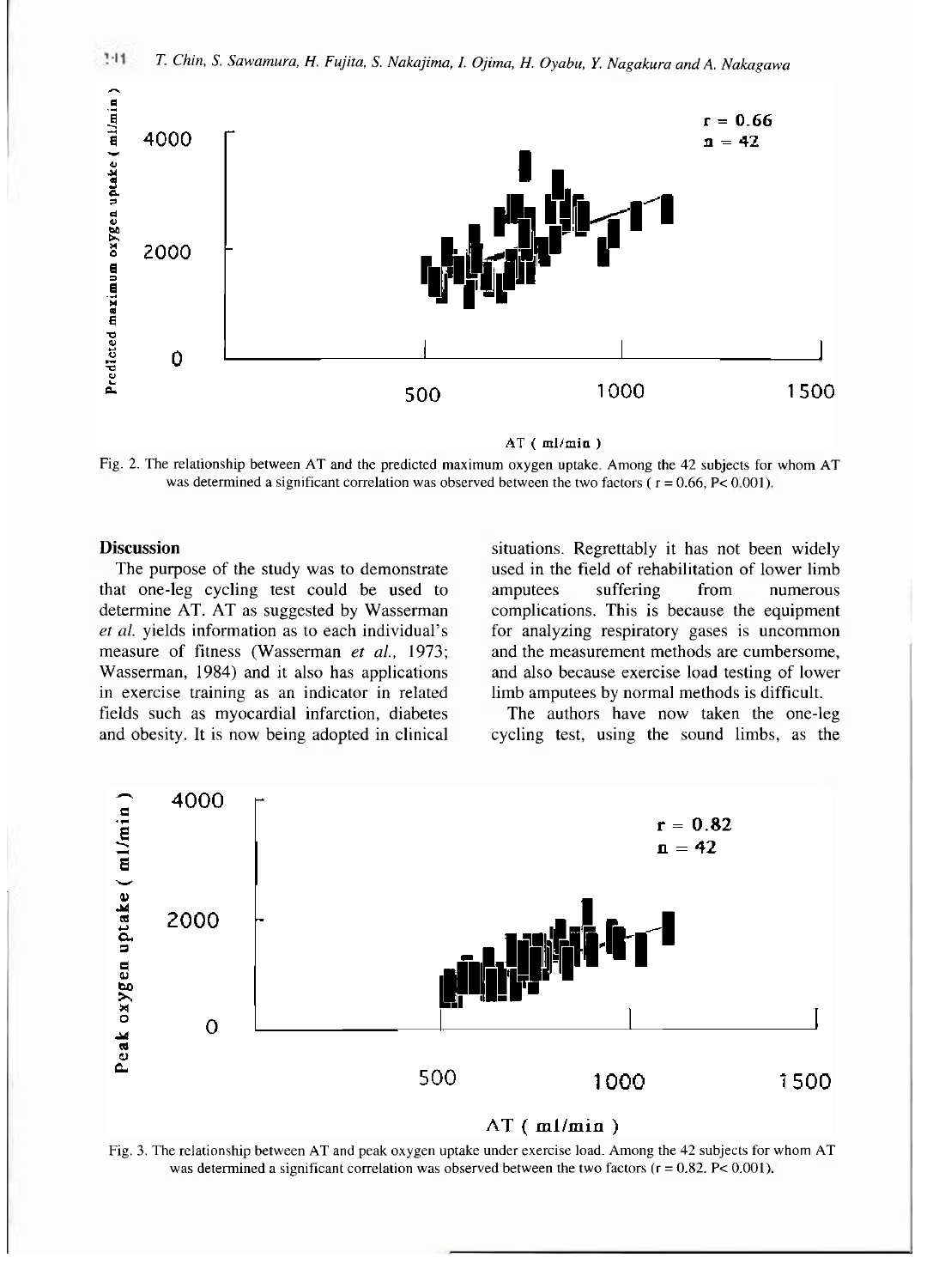

**Fig. 4. Reproducibility of AT. The one-leg cycling test was repeated on ten of the amputees. A significant correlation was observed between the first and second AT levels (** $r = 0.962$ **,**  $P < 0.001$ **).** 

exercise load for AT determination. On examination of its applicability it was possible to obtain the AT of 42 out of 51 patients, a high heart rate of successful detection at 82.3%. The peak heart rate was 81.6% of the predicted maximum heart rate on average. The peak heart rate also exceeded the heart rate at the AT by an average of 27.4 beats/min, which indicates that a comparatively intense exercise load above the AT level is possible. Furthermore the average AT was 40.9% of the predicted maximum oxygen uptake, which seems reasonable when compared to the reports of various other researchers (Sklnner and McLellan, 1980; Davis *et al.,* 1979). Using this method the reproducibility was also good. Considering the above observations it appears that the one-leg cycling test driven by the sound limb is of use as a method for determining the AT of lower limb amputees.

Maximum oxygen uptake is closely linked to the performance of the oxygen transport system and has received wide acceptance as the indicator of level of fitness. Accordingly maximum oxygen uptake was firmly entrenched as the indicator in prescription of exercise. However, maximum load is necessary for measurement of maximum oxygen uptake

which makes implementation of this test practically impossible for amputees. Prescription of exercise and evaluation of level of fitness are defined with methods and criteria suitable for able-bodied peers. The conditions in subjects with lower limb amputation are not taken into account. On the other hand this research found a significant correlation between the AT values gained from the one-leg cycling test and the predicted maximum oxygen uptake, which proved that AT is suitable as an indicator to reflect the level of fitness. In addition AT can be detected at a comparatively low exercise load which means amputees can undergo testing in safety. Thus AT can be the appropriate indicator of level of fitness for amputees. The implementation of exercise training based on appropriate indicator will improve the level of fitness of amputees, facilitating their return to life in the community as able-bodied peers.

#### **Conclusion**

The applicability of the one-leg cycling test driven by the subject's sound limb as a means of determining the AT of lower limb amputees has been proven. This study has indicated the feasibility of the clinical application of AT in exercise training for amputees.